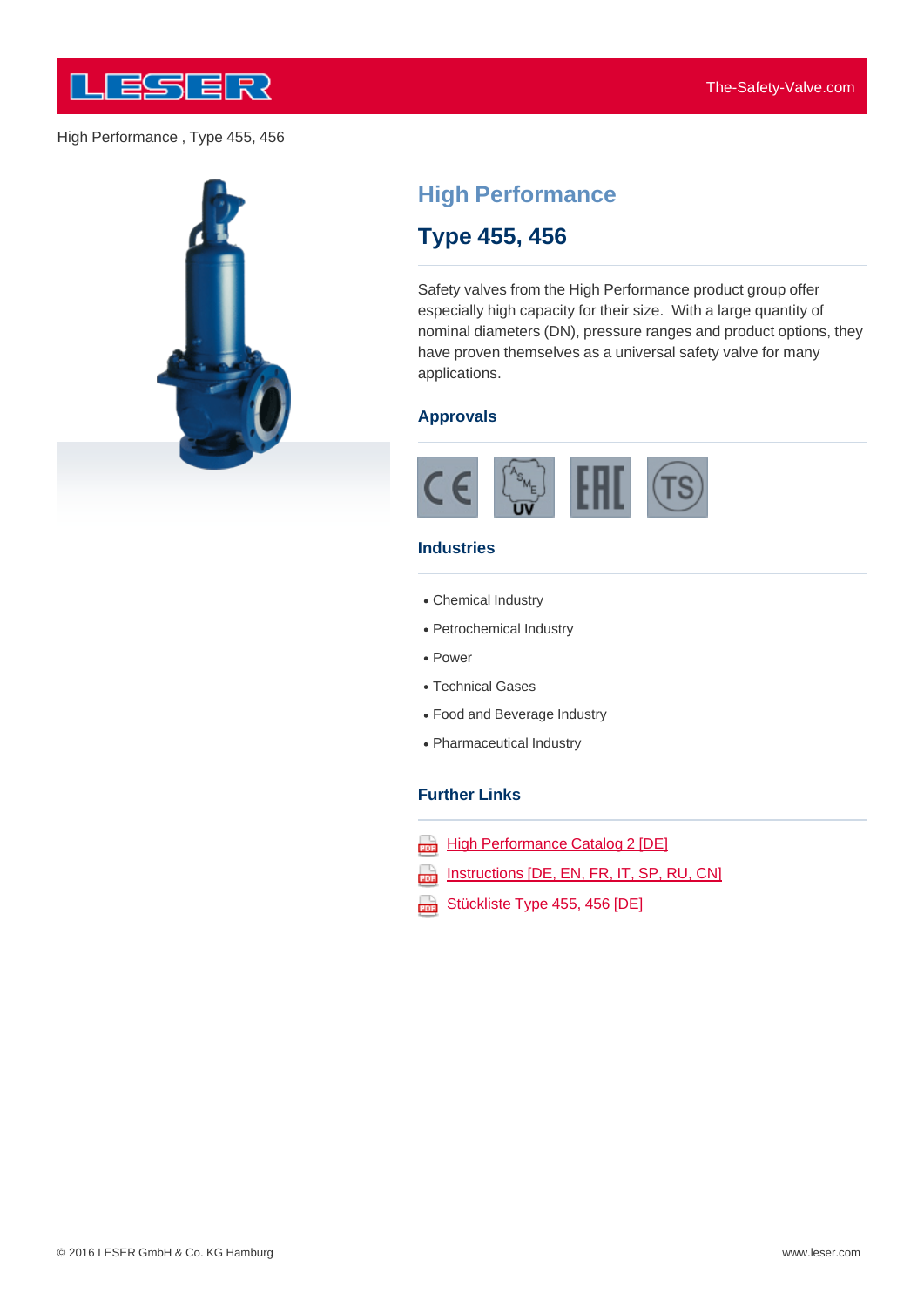

### **Datasheet**

| <b>Product info</b>           | <b>Metric unit</b>                                                                         | <b>US unit</b>                                                                             |
|-------------------------------|--------------------------------------------------------------------------------------------|--------------------------------------------------------------------------------------------|
| Key feature                   | High pressure with seat                                                                    | High pressure with seat                                                                    |
| Nominal<br>diameter inlet     | DN 25 - DN 100                                                                             | $1" - 4"$                                                                                  |
| Nominal<br>diameter outlet    |                                                                                            |                                                                                            |
| Pressure                      |                                                                                            |                                                                                            |
| Actual orifice<br>diameter d0 | 20 - 74 mm                                                                                 | 0,79 - 2,91 in                                                                             |
| Actual orifice<br>area A0     | $314 - 4301$ mm <sup>2</sup>                                                               | 0,487 - 6,666 in <sup>2</sup>                                                              |
| Pressure                      | 2,5 - 100 bar                                                                              | 36 - 1450 psig                                                                             |
| Flange rating<br>inlet        | PN 63 - PN 160                                                                             | CL150 - CL1500                                                                             |
| Temperature<br>acc. to DIN EN | -85 to 550 °C                                                                              | -121 to 1022 °F                                                                            |
| Temperature<br>acc. to ASME   | -29 to 538 °C                                                                              | -20 to 1000 °F                                                                             |
| Body material                 | 1.0619, 1.4581, 1.7357                                                                     | SA 216 WCB, SA 351 CF10M, SA 217 WC6                                                       |
| <b>KUB-Materials</b>          |                                                                                            |                                                                                            |
| Valve<br>connection           | Flange acc. to<br><b>DIN EN 1092-1</b><br><b>ASME B 16.5</b><br><b>JIS 2220</b>            | Flange acc. to<br><b>DIN EN 1092-1</b><br><b>ASME B 16.5</b><br><b>JIS 2220</b>            |
| <b>Bellows</b>                | Stainless steel and elastomer                                                              | Stainless steel and elastomer                                                              |
| Type of loading               | Spring loaded                                                                              | Spring loaded                                                                              |
| Approvals                     | PED/DIN EN ISO 4126-1, PED/AD 2000-Merkblatt A2,<br>ASME Sec. VIII Div. 1, CRN, AQSIQ, EAC | PED/DIN EN ISO 4126-1, PED/AD 2000-Merkblatt A2,<br>ASME Sec. VIII Div. 1, CRN, AQSIQ, EAC |
| Specials                      |                                                                                            |                                                                                            |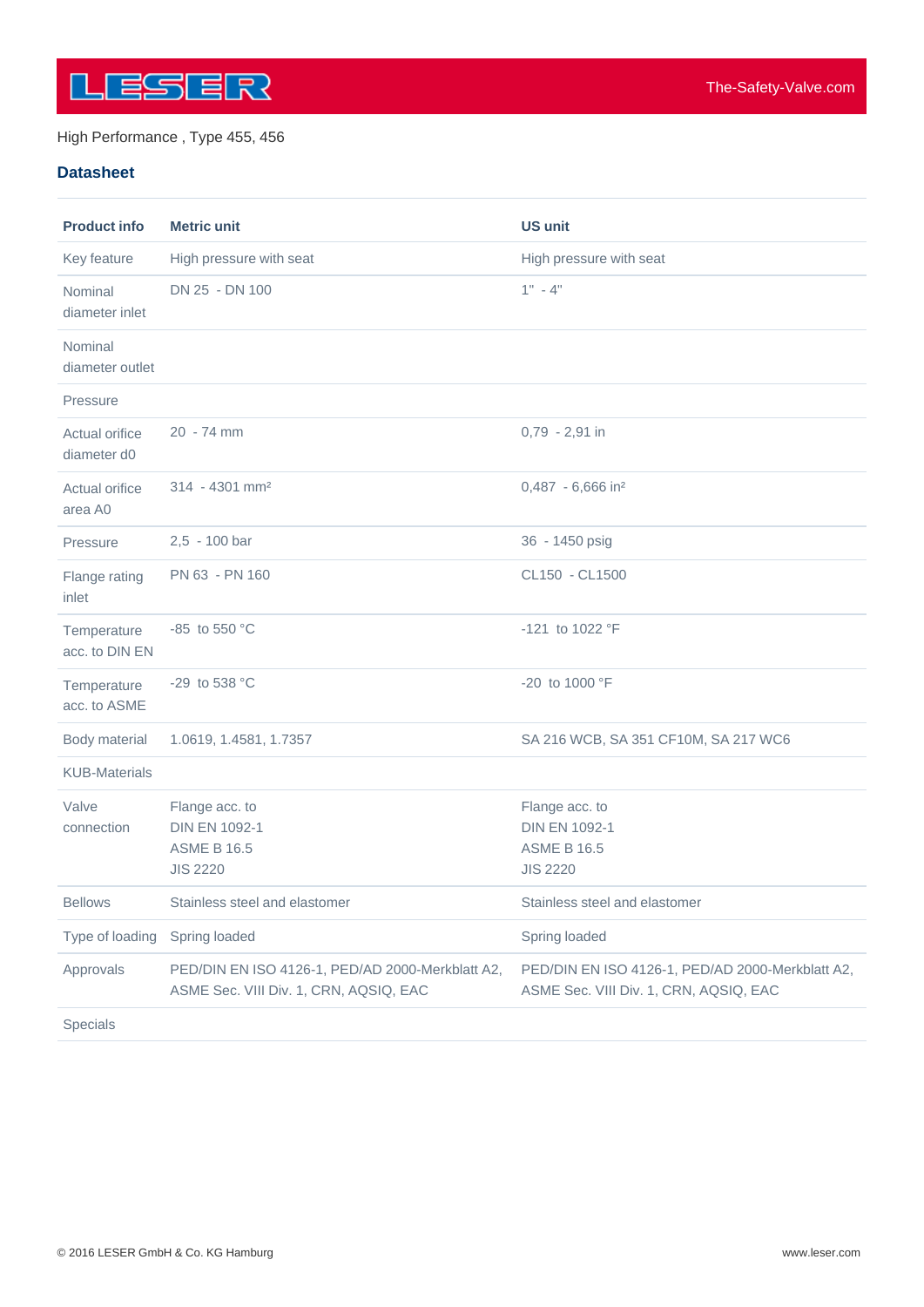## **Options**

| <b>Feature</b>                 |                                                                                                                                                                                                                                                                                                                           | <b>Option Code</b>                                                                        |
|--------------------------------|---------------------------------------------------------------------------------------------------------------------------------------------------------------------------------------------------------------------------------------------------------------------------------------------------------------------------|-------------------------------------------------------------------------------------------|
| <b>Disc</b>                    | Metal sealing, with detachable lifting aid<br>Metal sealing, bull-race<br>Metal sealing, 1.4404<br>With soft sealing O-ring CR "K"<br>With soft sealing O-ring EPDM "D"<br>With soft sealing O-ring FKM "L"<br>With soft sealing O-ring FFKM "C"                                                                          | J26 (Standard)<br>J24 (Standard)<br>L44<br>J21<br>J22<br>J23<br>J20                       |
| Seat/nozzle                    | Stellited seat / nozzle                                                                                                                                                                                                                                                                                                   | L61                                                                                       |
| <b>Bellows</b>                 | Balanced bellows with closed bonnet<br>Balanced bellows with open bonnet<br>Balanced bellows for low set pressures with<br>closed bonnet<br>Balanced bellows for low set pressures with<br>open bonnet<br>Balanced bellows with special material<br>Hastelloy<br>Balanced bellows with special material<br><b>INCONEL</b> | J78<br><b>J68</b><br>J78J63<br>(on request)<br>J68J63<br>(on request)<br>J81S15<br>J83S15 |
| Caps and levers                | Screwed cap H2<br>Screwed plain lever H3<br>Screwed packed lever H4                                                                                                                                                                                                                                                       |                                                                                           |
| Spring                         | Spring, heat resistant<br>Spring, corrosive resistant 1.4310<br>Spring, INCONEL X-750                                                                                                                                                                                                                                     | X01<br>X04<br>X08 (on request)                                                            |
| Test gag                       | For cap H2 (H1)<br>For lever H4 (H6)                                                                                                                                                                                                                                                                                      | <b>J70</b><br><b>J69</b>                                                                  |
| <b>Bonnet</b>                  | Closed<br>Open                                                                                                                                                                                                                                                                                                            |                                                                                           |
| Heating jacket                 |                                                                                                                                                                                                                                                                                                                           |                                                                                           |
| Lift indicator                 | For lifting device H4 (H6)                                                                                                                                                                                                                                                                                                | J39J93                                                                                    |
| Lift stopper                   | Ring<br>Actuate screw H2<br>Actuate screw H4                                                                                                                                                                                                                                                                              | J51<br>J52<br>J50                                                                         |
| Drain hole                     | G1/4"<br>G1/2"                                                                                                                                                                                                                                                                                                            | J18<br>J19                                                                                |
| O-ring-damper                  | Cap H <sub>2</sub><br>Packed lever H4                                                                                                                                                                                                                                                                                     | <b>J65</b><br><b>J66</b>                                                                  |
| Free of oil and grease         |                                                                                                                                                                                                                                                                                                                           | J85                                                                                       |
| NACE material test certificate | Sour gas resistance acc. to NACE MR0175;<br>Certificate acc. to DIN EN 10204-3.1                                                                                                                                                                                                                                          | N78                                                                                       |